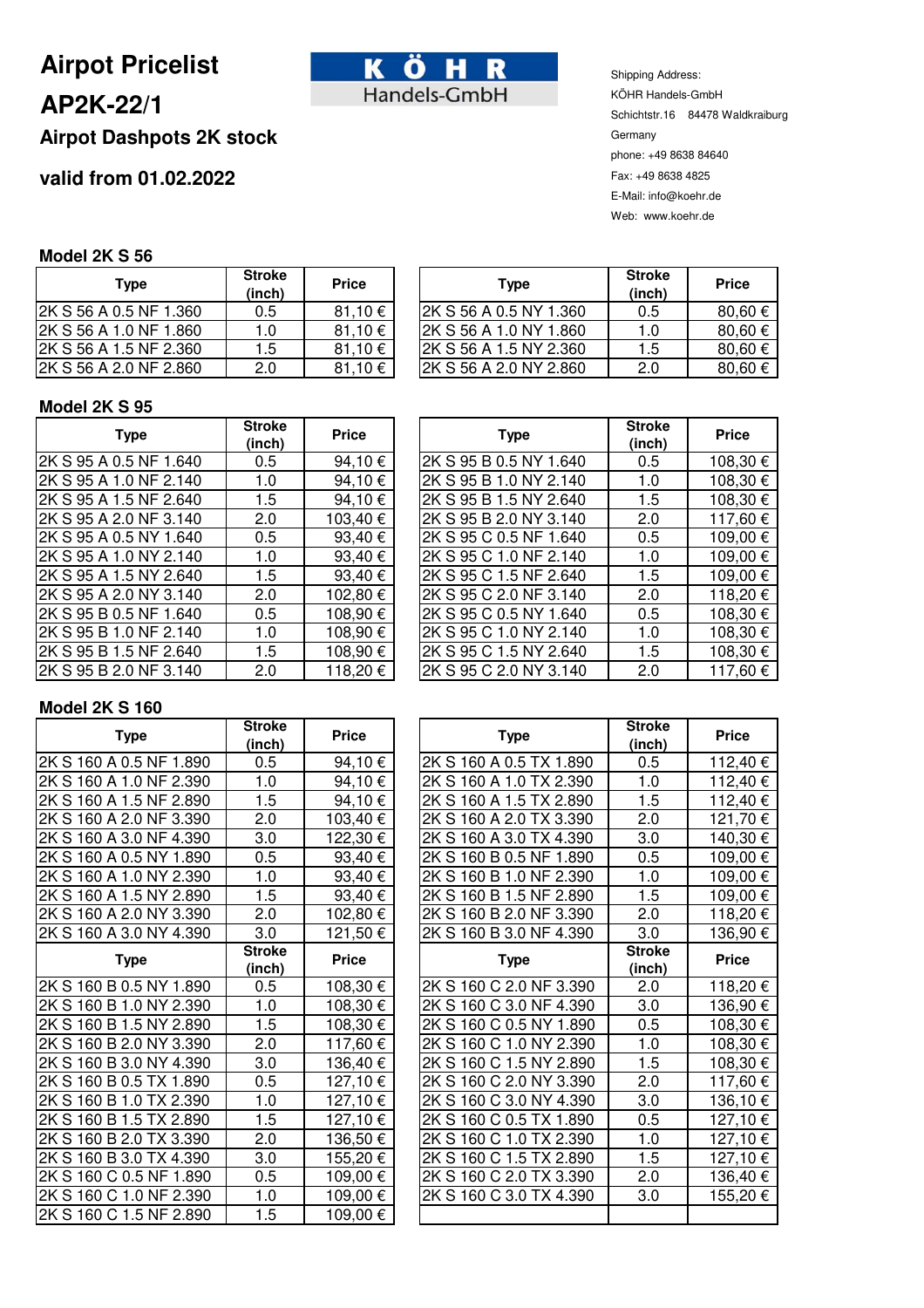## **Model 2K S 240**

| Type                    | <b>Stroke</b><br>(inch) | <b>Price</b> | <b>Type</b>             | <b>Stroke</b><br>(inch) | <b>Price</b> |
|-------------------------|-------------------------|--------------|-------------------------|-------------------------|--------------|
| 2K S 240 A 0.5 TX 2.138 | 0.5                     | 112,50 €     | 2K S 240 B 2.0 TX 3.638 | 2.0                     | 124,70€      |
| 2K S 240 A 1.0 TX 2.638 | 1.0                     | 112,50 €     | 2K S 240 B 3.0 TX 4.638 | 3.0                     | 143,60€      |
| 2K S 240 A 1.5 TX 3.138 | 1.5                     | 112,50 €     | 2K S 240 C 0.5 TX 2.138 | 0.5                     | 115,30 €     |
| 2K S 240 A 2.0 TX 3.638 | 2.0                     | 119,80 €     | 2K S 240 C 1.0 TX 2.638 | 1.0                     | 115,30€      |
| 2K S 240 A 3.0 TX 4.638 | 3.0                     | 140,40 €     | 2K S 240 C 1.5 TX 3.138 | 1.5                     | 115,30€      |
| 2K S 240 B 0.5 TX 2.138 | 0.5                     | 115,30 €     | 2K S 240 C 2.0 TX 3.638 | 2.0                     | 124,70€      |
| 2K S 240 B 1.0 TX 2.638 | 1.0                     | 115,30 €     | 2K S 240 C 3.0 TX 4.638 | 3.0                     | 143,40 €     |
| 2K S 240 B 1.5 TX 3.138 | 1.5                     | 115,30 €     |                         |                         |              |

| <b>Stroke</b><br>(inch) | <b>Price</b> | <b>Type</b>             | <b>Stroke</b><br>(inch) | <b>Price</b> |
|-------------------------|--------------|-------------------------|-------------------------|--------------|
| 0.5                     | 112,50 €     | 2K S 240 B 2.0 TX 3.638 | 2.0                     | 124,70 €     |
| 1.0                     | 112,50 €     | 2K S 240 B 3.0 TX 4.638 | 3.0                     | 143,60 €     |
| 1.5                     | 112,50 €     | 2K S 240 C 0.5 TX 2.138 | 0.5                     | 115,30 €     |
| 2.0                     | 119,80 €     | 2K S 240 C 1.0 TX 2.638 | 1.0                     | 115,30 €     |
| 3.0                     | 140,40 €     | 2K S 240 C 1.5 TX 3.138 | 1.5                     | 115,30 €     |
| 0.5                     | 115,30 €     | 2K S 240 C 2.0 TX 3.638 | 2.0                     | 124,70 €     |
| 1.0                     | 115,30 €     | 2K S 240 C 3.0 TX 4.638 | 3.0                     | 143,40 €     |
| 1.5                     | 115,30 €     |                         |                         |              |

### **Model 2K S 325**

| <b>Type</b>            | <b>Stroke</b><br>(inch) | <b>Price</b> | <b>Type</b>            | <b>Stroke</b><br>(inch) | <b>Price</b> |
|------------------------|-------------------------|--------------|------------------------|-------------------------|--------------|
| 2K S 325 A 0.5 TX 2.75 | 0.5                     | 153,40 €     | 2K S 325 B 2.0 TX 4.25 | 2.0                     | 172,90€      |
| 2K S 325 A 1.0 TX 3.25 | 1.0                     | 153,40 €     | 2K S 325 B 3.0 TX 5.25 | 3.0                     | 194,90€      |
| 2K S 325 A 1.5 TX 3.75 | 1.5                     | 153,40 €     | 2K S 325 C 0.5 TX 2.75 | 0.5                     | 172,90€      |
| 2K S 325 A 2.0 TX 4.25 | 2.0                     | 153,40 €     | 2K S 325 C 1.0 TX 3.25 | 1.0                     | 172,90€      |
| 2K S 325 A 3.0 TX 5.25 | 3.0                     | 175,40 €     | 2K S 325 C 1.5 TX 3.75 | 1.5                     | 172,90€      |
| 2K S 325 B 0.5 TX 2.75 | 0.5                     | 172,90 €     | 2K S 325 C 2.0 TX 4.25 | 2.0                     | 172,90€      |
| 2K S 325 B 1.0 TX 3.25 | 1.0                     | 172,90 €     | 2K S 325 C 3.0 TX 5.25 | 3.0                     | 194,90€      |
| 2K S 325 B 1.5 TX 3.75 | 1.5                     | 172,90 €     |                        |                         |              |

| <b>Stroke</b><br>(inch) | <b>Price</b> | <b>Type</b>            | <b>Stroke</b><br>(inch) | <b>Price</b> |
|-------------------------|--------------|------------------------|-------------------------|--------------|
| 0.5                     | 153,40 €     | 2K S 325 B 2.0 TX 4.25 | 2.0                     | 172,90€      |
| 1.0                     | 153,40 €     | 2K S 325 B 3.0 TX 5.25 | 3.0                     | 194,90 €     |
| 1.5                     | 153,40 €     | 2K S 325 C 0.5 TX 2.75 | 0.5                     | 172,90€      |
| 2.0                     | 153,40 €     | 2K S 325 C 1.0 TX 3.25 | 1.0                     | 172,90 €     |
| 3.0                     | 175,40 €     | 2K S 325 C 1.5 TX 3.75 | 1.5                     | 172,90€      |
| 0.5                     | 172,90 €     | 2K S 325 C 2.0 TX 4.25 | 2.0                     | 172,90€      |
| 1.0                     | 172,90 €     | 2K S 325 C 3.0 TX 5.25 | 3.0                     | 194,90€      |
| 1.5                     | 172,90 €     |                        |                         |              |

## **Model 2K S 444**

|                        | <b>Stroke</b><br>(inch) | <b>Price</b> |                         | <b>Stroke</b><br>(inch) | <b>Price</b> |
|------------------------|-------------------------|--------------|-------------------------|-------------------------|--------------|
| 2K S 444 A 0.5 TX 2.75 | 0.5                     | 190,50 €     | l2K S 444 B 2.0 TX 4.25 | 2.0                     | 206,10€      |
| 2K S 444 A 1.0 TX 3.25 | 1.0                     | 190,50 €     | 2K S 444 B 3.0 TX 5.25  | 3.0                     | 236,50€      |
| 2K S 444 A 1.5 TX 3.75 | 1.5                     | 190,50 €     | 2K S 444 C 0.5 TX 2.75  | 0.5                     | 206,10€      |
| 2K S 444 A 2.0 TX 4.25 | 2.0                     | 190,50 €     | 2K S 444 C 1.0 TX 3.25  | 1.0                     | 206,10€      |
| 2K S 444 A 3.0 TX 5.25 | 3.0                     | 221,00 €     | 2K S 444 C 1.5 TX 3.75  | 1.5                     | 206,10€      |
| 2K S 444 B 0.5 TX 2.75 | 0.5                     | 206,10 €     | 2K S 444 C 2.0 TX 4.25  | 2.0                     | 206,10€      |
| 2K S 444 B 1.0 TX 3.25 | 1.0                     | 206,10 €     | 2K S 444 C 3.0 TX 5.25  | 3.0                     | 236,50€      |
| 2K S 444 B 1.5 TX 3.75 | 1.5                     | 206,10€      |                         |                         |              |

| <b>Stroke</b><br>(inch) | <b>Price</b> |                        | <b>Stroke</b><br>(inch) | <b>Price</b> |
|-------------------------|--------------|------------------------|-------------------------|--------------|
| 0.5                     | 190,50 €     | 2K S 444 B 2.0 TX 4.25 | 2.0                     | 206,10€      |
| 1.0                     | 190,50 €     | 2K S 444 B 3.0 TX 5.25 | 3.0                     | 236,50€      |
| 1.5                     | 190,50 €     | 2K S 444 C 0.5 TX 2.75 | 0.5                     | 206,10€      |
| 2.0                     | 190,50 €     | 2K S 444 C 1.0 TX 3.25 | 1.0                     | 206,10€      |
| 3.0                     | 221,00 €     | 2K S 444 C 1.5 TX 3.75 | 1.5                     | 206,10€      |
| 0.5                     | 206,10€      | 2K S 444 C 2.0 TX 4.25 | 2.0                     | 206,10€      |
| 1.0                     | 206,10€      | 2K S 444 C 3.0 TX 5.25 | 3.0                     | 236,50€      |
| 1.5                     | 206.10€      |                        |                         |              |

## **Airpot Actuators Stock Models**

#### **Model 2K S 56**

| Type                   | <b>Stroke</b><br>(inch) | <b>Price</b> | Type                    | <b>Stroke</b><br>(inch) | <b>Price</b> |
|------------------------|-------------------------|--------------|-------------------------|-------------------------|--------------|
| 2K S 56 P 0.5 NF 1.351 | 0.5                     | 86,70€       | 2K S 56 P 0.5 NY 1.351  | 0.5                     | 86,70€       |
| 2K S 56 P 1.0 NF 1.851 | 1.0                     | 86,70€       | I2K S 56 P 1.0 NY 1.851 | 1.0                     | 86,70€       |
| 2K S 56 P 1.5 NF 2.351 | . .5                    | 86,70€       | 2K S 56 P 1.5 NY 2.351  | 1.5                     | 86.70€       |
| 2K S 56 P 2.0 NF 2.851 | 2.0                     | 86.70€       | 2K S 56 P 2.0 NY 2.851  | 2.0                     | 86,70 €      |

#### **Model 2K S 95**

| <b>Type</b>             | <b>Stroke</b><br>(inch) | <b>Price</b> | <b>Type</b>            | <b>Stroke</b><br>(inch) | <b>Price</b> |
|-------------------------|-------------------------|--------------|------------------------|-------------------------|--------------|
| 2K S 95 P 0.5 NF 1.627  | 0.5                     | 94,80 €      | 2K S 95 P 0.5 NY 1.627 | 0.5                     | 94,80€       |
| l2K S 95 P 1.0 NF 2.127 | 1.0                     | 94,80 €      | 2K S 95 P 1.0 NY 2.127 | 1.0                     | 94,80€       |
| 2K S 95 P 1.5 NF 2.627  | 1.5                     | 94,80 €      | 2K S 95 P 1.5 NY 2.627 | 1.5                     | 94,80€       |
| 2K S 95 P 2.0 NF 3.127  | 2.0                     | 104,00 €     | 2K S 95 P 2.0 NY 3.127 | 2.0                     | 104,00€      |
| 2K S 95 P 3.0 NF 4.127  | 3.0                     | 122,40 €     | 2K S 95 P 3.0 NY 4.127 | 3.0                     | 122,40€      |
| 2K S 95 P 4.0 NF 5,127  | 4.0                     | 140,70 €     | 2K S 95 P 4.0 NY 5,127 | 4.0                     | 140,70€      |

| <b>Stroke</b><br>(inch) | <b>Price</b> | <b>Stroke</b><br><b>Type</b><br>(inch) | <b>Price</b> |
|-------------------------|--------------|----------------------------------------|--------------|
| 0.5                     | 94,80€       | 2K S 95 P 0.5 NY 1.627<br>0.5          | 94,80€       |
| 1.0                     | 94,80€       | 2K S 95 P 1.0 NY 2.127<br>1.0          | 94,80€       |
| 1.5                     | 94,80€       | 2K S 95 P 1.5 NY 2.627<br>1.5          | 94,80€       |
| 2.0                     | 104,00 €     | 2K S 95 P 2.0 NY 3.127<br>2.0          | 104,00 €     |
| 3.0                     | 122,40 €     | 2K S 95 P 3.0 NY 4.127<br>3.0          | 122,40 €     |
| 4.0                     | 140,70 €     | 2K S 95 P 4.0 NY 5,127<br>4.0          | 140,70 €     |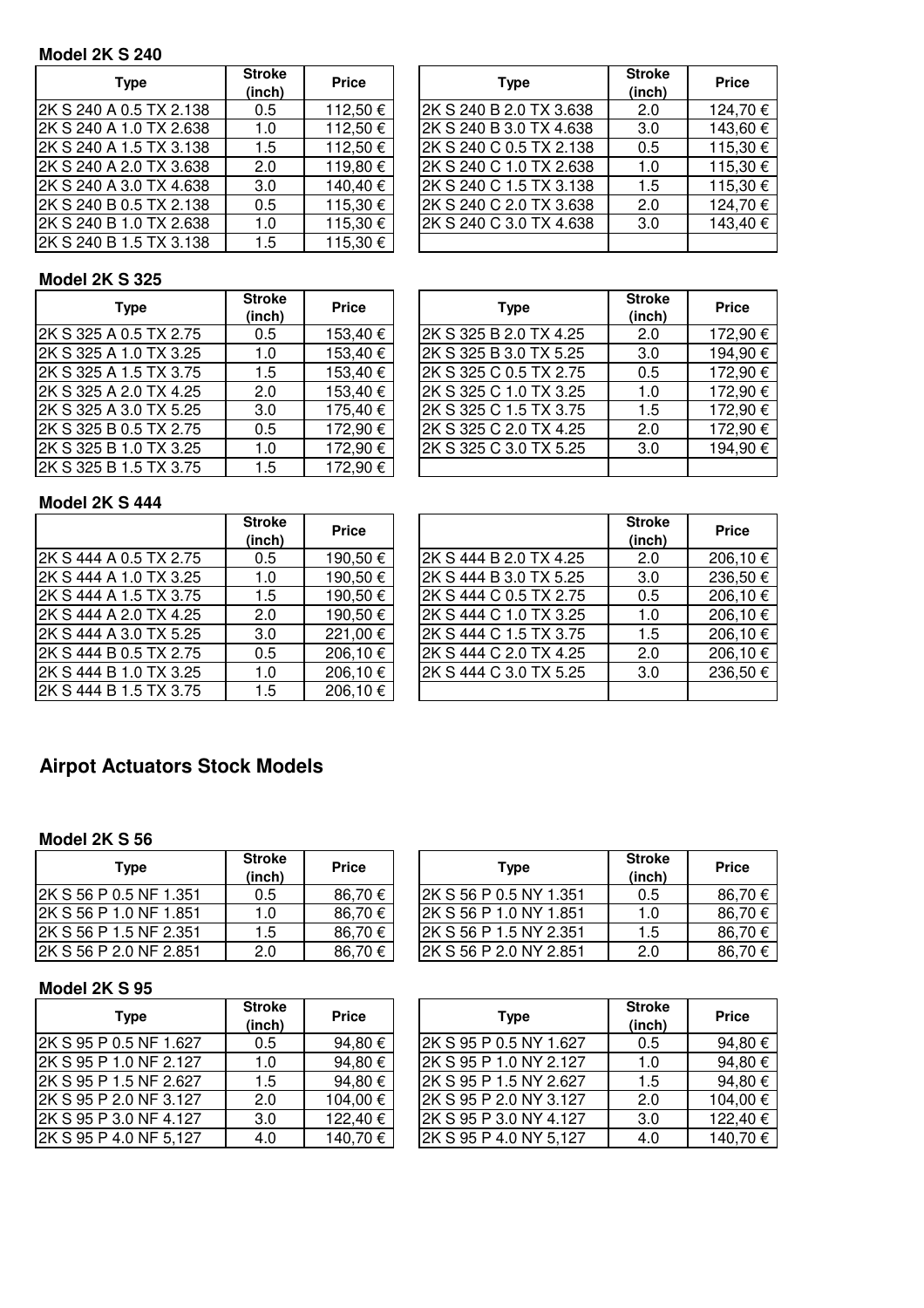## **Model 2K S 160**

| <b>Type</b>             | <b>Stroke</b><br>(inch) | <b>Price</b> | <b>Type</b>              | <b>Stroke</b><br>(inch) | <b>Price</b> |
|-------------------------|-------------------------|--------------|--------------------------|-------------------------|--------------|
| 2K S 160 P 0.5 NF 1.890 | 0.5                     | 94,80 €      | 2K S 160 P 3.0 NY 4.390  | 3.0                     | 122,60€      |
| 2K S 160 P 1.0 NF 2.390 | 1.0                     | 94,80 €      | 2K S 160 P 4.0 NY 5.390  | 4.0                     | 141,10€      |
| 2K S 160 P 1.5 NF 2.890 | 1.5                     | 94,80 €      | 2K S 160 P 5.0 NY 6.390  | 5.0                     | 159,60€      |
| 2K S 160 P 2.0 NF 3.390 | 2.0                     | 104,10 €     | 2K S 160 P 6.0 NY 7.390  | 6.0                     | 178,10€      |
| 2K S 160 P 3.0 NF 4.390 | 3.0                     | 122,60 €     | 2K S 160 P 0.5 TX 1.890  | 0.5                     | 108,20€      |
| 2K S 160 P 4.0 NF 5.390 | 4.0                     | 141,10 €     | 2K S 160 P 1.0 TX 2.390  | 1.0                     | 108,20€      |
| 2K S 160 P 5.0 NF 6.390 | 5.0                     | 159,60 €     | I2K S 160 P 1.5 TX 2.890 | 1.5                     | 108,20€      |
| 2K S 160 P 6.0 NF 7.390 | 6.0                     | 178,10 €     | l2K S 160 P 2.0 TX 3.390 | 2.0                     | 117,50€      |
| 2K S 160 P 0.5 NY 1.890 | 0.5                     | 94,80 €      | 2K S 160 P 3.0 TX 4.390  | 3.0                     | 136,00€      |
| 2K S 160 P 1.0 NY 2.390 | 1.0                     | 94,80 €      | 2K S 160 P 4.0 TX 5.390  | 4.0                     | 154,50€      |
| 2K S 160 P 1.5 NY 2.890 | 1.5                     | 94,80 €      | 2K S 160 P 5.0 TX 6.390  | 5.0                     | 173,00 €     |
| 2K S 160 P 2.0 NY 3.390 | 2.0                     | 104,10€      | 2K S 160 P 6.0 TX 7.390  | 6.0                     | 191,50€      |

| <b>Stroke</b><br>(inch) | <b>Price</b> | <b>Type</b>             | <b>Stroke</b><br>(inch) | <b>Price</b> |
|-------------------------|--------------|-------------------------|-------------------------|--------------|
| 0.5                     | 94,80 €      | 2K S 160 P 3.0 NY 4.390 | 3.0                     | 122,60 €     |
| 1.0                     | 94,80€       | 2K S 160 P 4.0 NY 5.390 | 4.0                     | 141,10 €     |
| 1.5                     | 94,80 €      | 2K S 160 P 5.0 NY 6.390 | 5.0                     | 159,60€      |
| 2.0                     | 104,10 €     | 2K S 160 P 6.0 NY 7.390 | 6.0                     | 178,10 €     |
| 3.0                     | 122,60 €     | 2K S 160 P 0.5 TX 1.890 | 0.5                     | 108,20€      |
| 4.0                     | 141,10 €     | 2K S 160 P 1.0 TX 2.390 | 1.0                     | 108,20€      |
| 5.0                     | 159,60 €     | 2K S 160 P 1.5 TX 2.890 | 1.5                     | 108,20€      |
| 6.0                     | 178,10 €     | 2K S 160 P 2.0 TX 3.390 | 2.0                     | 117,50 €     |
| 0.5                     | 94,80 €      | 2K S 160 P 3.0 TX 4.390 | 3.0                     | 136,00 €     |
| 1.0                     | 94,80€       | 2K S 160 P 4.0 TX 5.390 | 4.0                     | 154,50€      |
| 1.5                     | 94,80 €      | 2K S 160 P 5.0 TX 6.390 | 5.0                     | 173,00 €     |
| 2.0                     | 104,10 €     | 2K S 160 P 6.0 TX 7.390 | 6.0                     | 191,50 €     |

### **Model 2K S 240**

| Type                    | <b>Stroke</b><br>(inch) | <b>Price</b> | <b>Type</b>              | <b>Stroke</b><br>(inch) | <b>Price</b> |
|-------------------------|-------------------------|--------------|--------------------------|-------------------------|--------------|
| 2K S 240 P 0.5 TX 2.138 | 0.5                     | 112,70€      | I2K S 240 P 3.0 TX 4.638 | 3.0                     | 141.40 €     |
| 2K S 240 P 1.0 TX 2.638 | 1.0                     | 112,70 €     | 2K S 240 P 4.0 TX 5.638  | 4.0                     | 160,50 €     |
| 2K S 240 P 1.5 TX 3.138 | 1.5                     | 112,70 €     | 2K S 240 P 5.0 TX 6.638  | 5.0                     | 179,60 €     |
| 2K S 240 P 2.0 TX 3.638 | 2.0                     | 122,30 €     | 2K S 240 P 6.0 TX 7.638  | 6.0                     | 198,70 €     |
|                         |                         |              |                          |                         |              |

## **Model 2K S 325**

| Type                    | <b>Stroke</b><br>(inch) | <b>Price</b> | <b>Type</b>             | <b>Stroke</b><br>(inch) | <b>Price</b> |
|-------------------------|-------------------------|--------------|-------------------------|-------------------------|--------------|
| 2K S 325 P 0.5 TX 3.160 | 0.5                     | 157.70 €     | 2K S 325 P 4.0 TX 6.660 | 4.0                     | 201,40 €     |
| 2K S 325 P 1.0 TX 3.660 | 1.0                     | 157.70 €     | 2K S 325 P 5.0 TX 7.660 | 5.0                     | 223,30€      |
| 2K S 325 P 2.0 TX 4.660 | 2.0                     | 157.70 €     | 2K S 325 P 6.0 TX 8.660 | 6.0                     | 245,10€      |
| 2K S 325 P 3.0 TX 5.660 | 3.0                     | 179,50 €     |                         |                         |              |

| Type                    | <b>Stroke</b><br>$11 - 11$ | <b>Price</b>     |
|-------------------------|----------------------------|------------------|
|                         |                            |                  |
| 2K S 240 P 6.0 TX 7.638 | 6.0                        | 198,70 €         |
| 2K S 240 P 5.0 TX 6.638 | 5.0                        | 179,60 €         |
| 2K S 240 P 4.0 TX 5.638 | 4.0                        | 160,50 €         |
| 0-טעט.די או טייט וראש   | v.v                        | $J \cup T$ , $T$ |

| Stroke<br>(inch) | <b>Price</b> | <b>Type</b>              | <b>Stroke</b><br>(inch) | <b>Price</b> |
|------------------|--------------|--------------------------|-------------------------|--------------|
| 0.5              | 157,70 €     | 2K S 325 P 4.0 TX 6.660  | 4.0                     | 201,40 €     |
| 1.0              | 157.70 €     | I2K S 325 P 5.0 TX 7.660 | 5.0                     | 223,30 €     |
| 2.0              | 157,70 €     | I2K S 325 P 6.0 TX 8.660 | 6.0                     | 245,10€      |
| 3.0              | 179,50 €     |                          |                         |              |

## **Model 2K S 444**

|                         | <b>Stroke</b><br>(inch) | <b>Price</b> |                         | <b>Stroke</b><br>(inch) | <b>Price</b> |
|-------------------------|-------------------------|--------------|-------------------------|-------------------------|--------------|
| 2K S 444 P 0.5 TX 3.160 | 0.5                     | 189,60€      | 2K S 444 P 4.0 TX 6.660 | 4.0                     | 251,30 €     |
| 2K S 444 P 1.0 TX 3.660 | 1.0                     | 189,60 €     | 2K S 444 P 5.0 TX 7.660 | 5.0                     | 282.20€      |
| 2K S 444 P 2.0 TX 4.660 | 2.0                     | 189.60 €     | 2K S 444 P 6.0 TX 8.660 | 6.0                     | 313,10€      |
| 2K S 444 P 3.0 TX 5.660 | 3.0                     | 220,40 €     |                         |                         |              |

| Stroke<br>(inch) | <b>Price</b> |                         | <b>Stroke</b><br>(inch) | <b>Price</b> |
|------------------|--------------|-------------------------|-------------------------|--------------|
| 0.5              | 189,60 €     | 2K S 444 P 4.0 TX 6.660 | 4.0                     | 251,30 €     |
| 1.0              | 189,60 €     | 2K S 444 P 5.0 TX 7.660 | 5.0                     | 282,20€      |
| 2.0              | 189,60 €     | 2K S 444 P 6.0 TX 8.660 | 6.0                     | 313,10 €     |
| 3.0              | 220.40 €     |                         |                         |              |

## **Airpot Snubber**

| Type            | <b>Stroke</b><br>(inch) | <b>Price</b> | Type            | <b>Stroke</b><br>(inch) | <b>Price</b> |
|-----------------|-------------------------|--------------|-----------------|-------------------------|--------------|
| 2K S 160 S 1.10 | . 10                    | 104,30 €     | 2K S 325 S 2.40 | 2.30                    | 155,30 €     |
| 2K S 240 S 1.30 | 1.30                    | 105.90 €     | 2K S 444 S 2.30 | 2.30                    | 184,30 €     |

## **Quantity Discount Multiplier for Airpot Stock Models**

(Multiplier only valid for the same Model Type)

| Quantity          | 24 - ا      | $25 - 49$   | $50 - 99$   | $100 - 249$ |  |
|-------------------|-------------|-------------|-------------|-------------|--|
| <b>Multiplier</b> |             | 0.9         | 0,8         | 0.66        |  |
|                   |             |             |             |             |  |
| <b>Quantity</b>   | $250 - 499$ | $500 - 999$ | 1000 - 2499 |             |  |
| <b>Multiplier</b> | 0,56        | 0,51        | 0,47        |             |  |